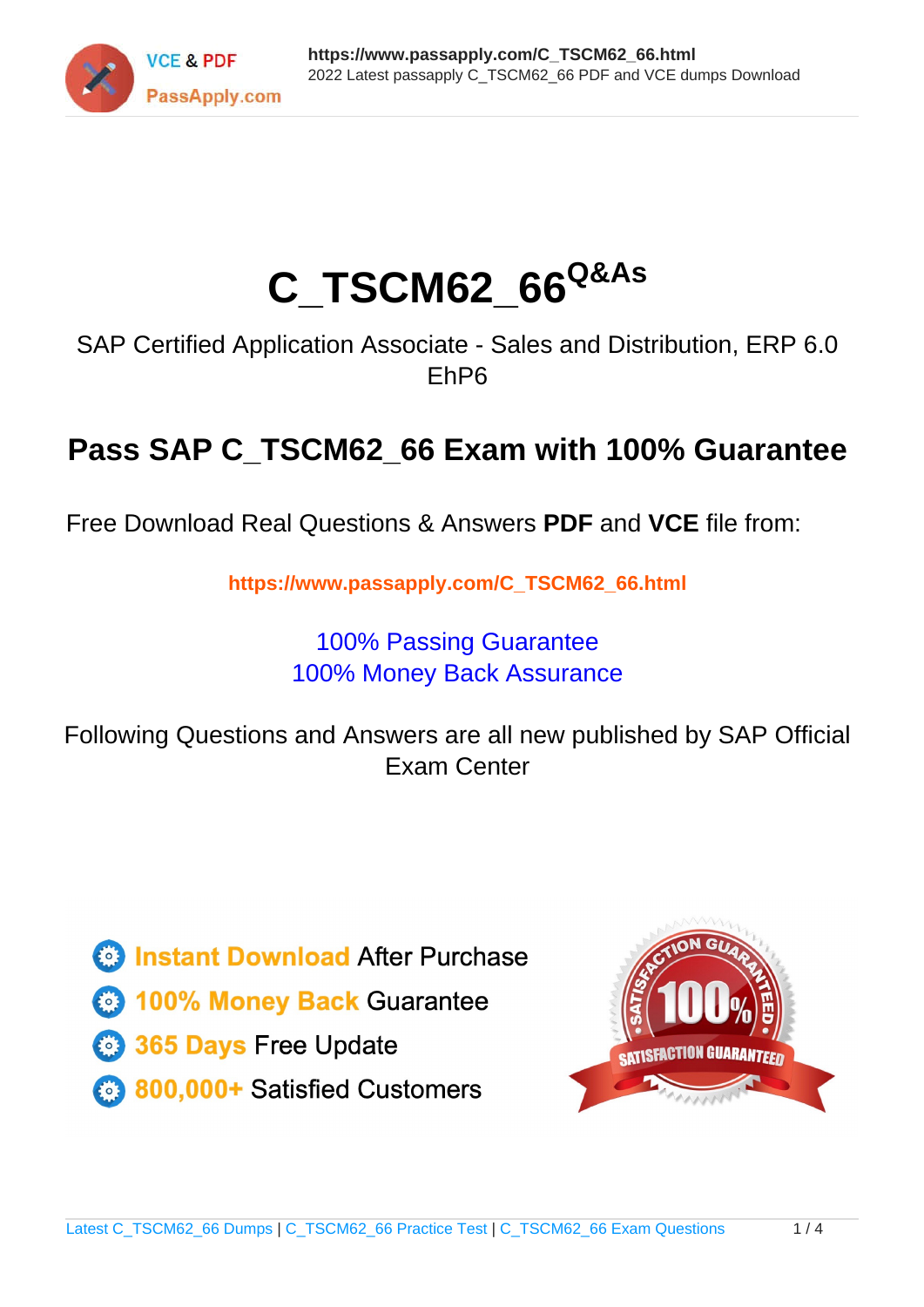

#### **QUESTION 1**

Your finance team wants sales revenues for customers of affiliated companies to be posted to a different sales revenue account in the general ledger.

Which of the following steps are required? (Choose three)

A. Maintain the requested sales revenue account directly in the payer\\'s customer master record.

B. Assign the predefined account assignment group to the customer master for all customers of affiliated companies.

C. Create and assign the account key of affiliated companies directly in the payer\\'s customer master record.

D. Assign the affected sales revenue account to the key combination in Customizing that includes the account assignment group field.

E. Assign an access that includes the account assignment group as a key field within the access sequence used for account determination.

#### Correct Answer: BDE

#### **QUESTION 2**

You want to adjust an output in the order-to-cash part of your business.

Which of the following do you have to consider when you make the change? (Choose two)

A. Each output type can have only one transmission medium assigned to it.

B. The permitted transmission mediums are assigned to the output type in Customizing.

C. The access sequence of the output determination procedure defines which document data is shown in the output presentation.

D. You must enhance the form that is assigned to the output type if you want to include new document fields in an output.

Correct Answer: BD

#### **QUESTION 3**

How does SAP make new functions of the SAP ERP system available to the customer?

- A. Via enhancement packages
- B. Via Support Packages
- C. Via best practices
- D. Via add-ons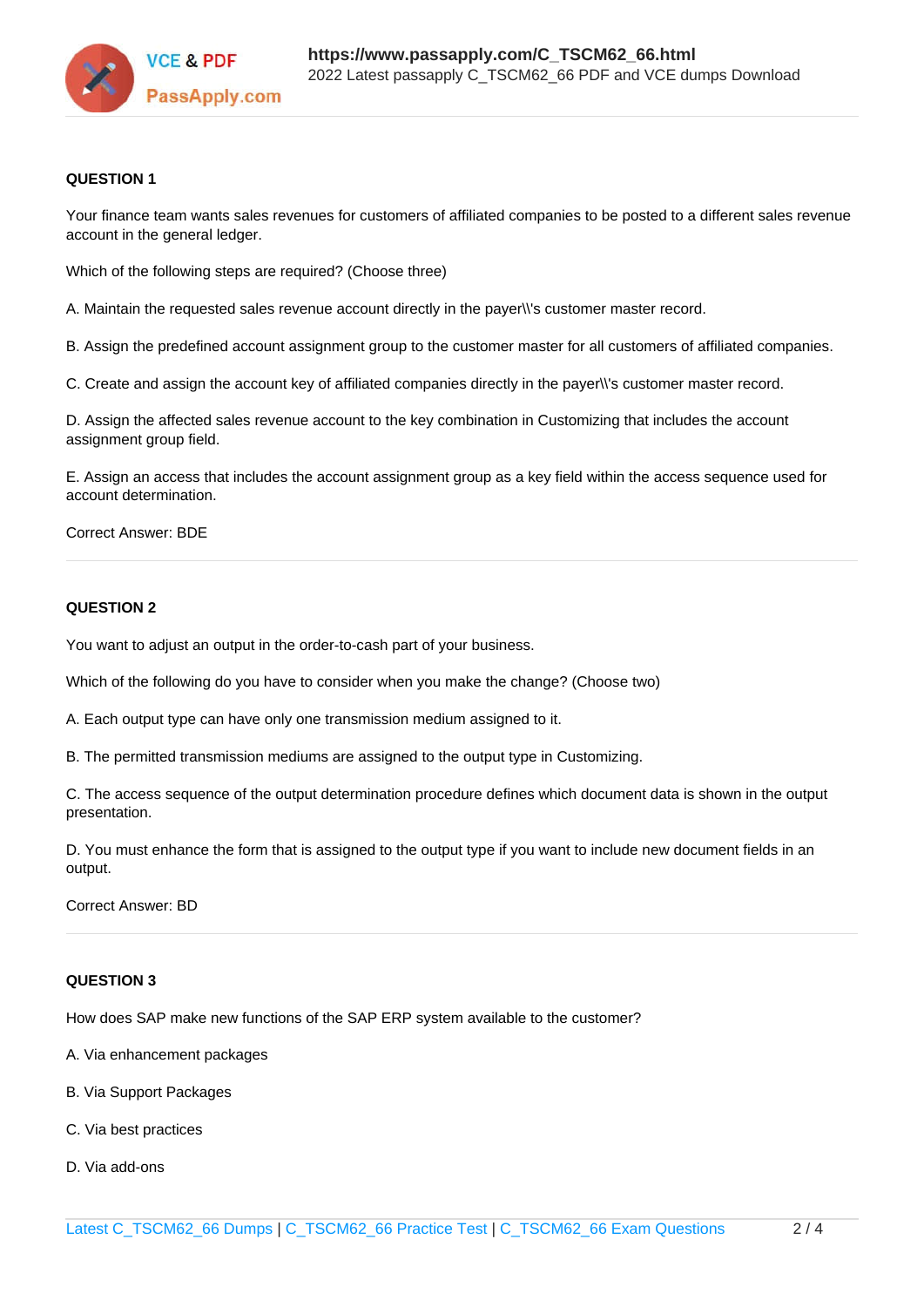

Correct Answer: A

#### **QUESTION 4**

For output processing, to which of the following combinations are a program and a layout set assigned?

- A. A partner function and a document type
- B. An output type and a transmission medium
- C. An output type and a communication strategy
- D. A partner function and an output type

Correct Answer: B

#### **QUESTION 5**

You are asked to set the system in such a way that it can automatically search for available quotations for customers when sales order items are entered.

What do you have to do to make this happen?

- A. Set the quotation messages function in the quotation sales document type.
- B. Set the completion rule in the item category for the quotation.
- C. Set the quotation messages function in the sales order document type.
- D. List the reference document number field in the incompleteness procedure for the sales order item category.

Correct Answer: C

[Latest C\\_TSCM62\\_66](https://www.passapply.com/C_TSCM62_66.html) **[Dumps](https://www.passapply.com/C_TSCM62_66.html)** 

[C\\_TSCM62\\_66 Practice](https://www.passapply.com/C_TSCM62_66.html) [Test](https://www.passapply.com/C_TSCM62_66.html)

[C\\_TSCM62\\_66 Exam](https://www.passapply.com/C_TSCM62_66.html) **[Questions](https://www.passapply.com/C_TSCM62_66.html)**